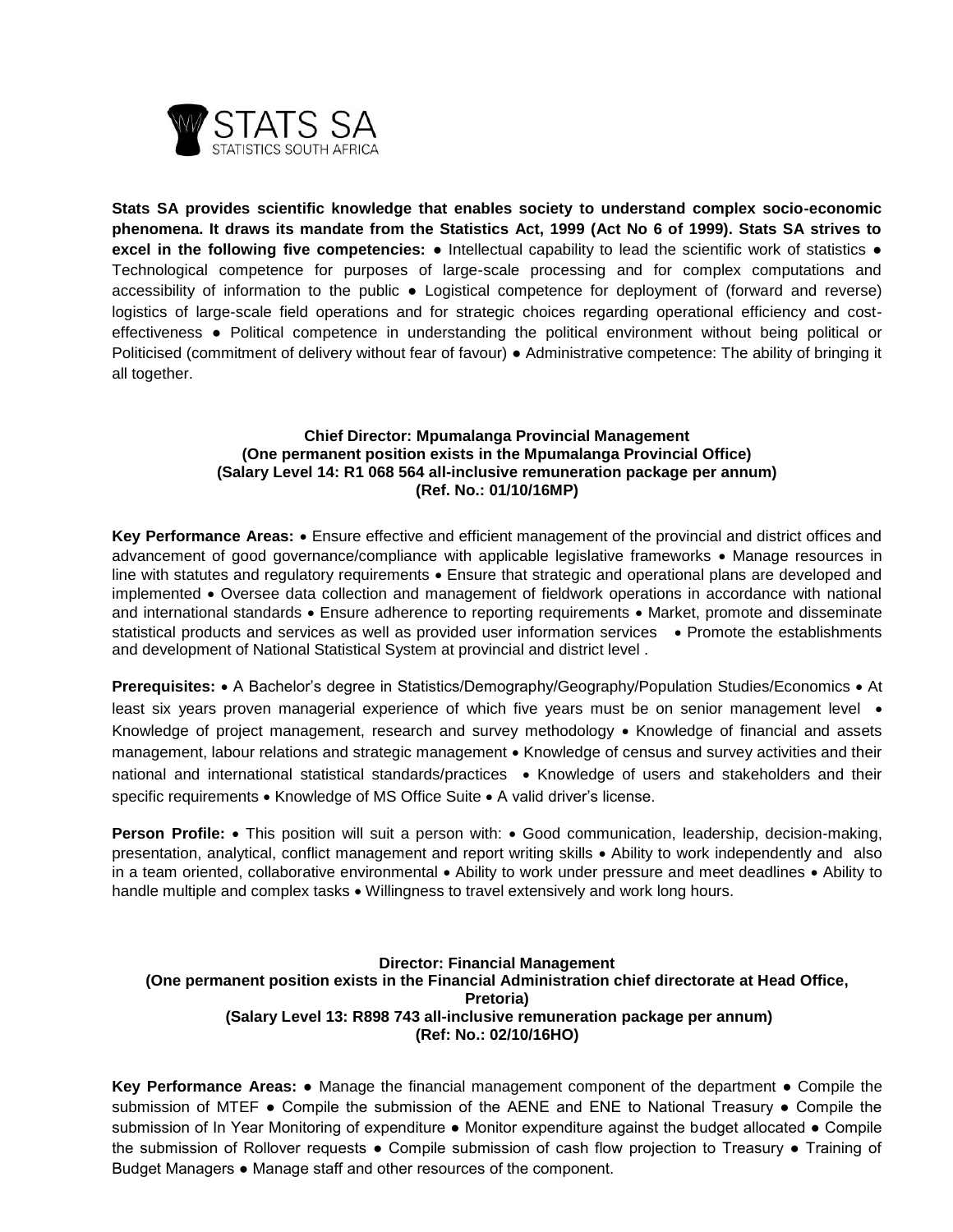**Prerequisites:** ● A Bachelor's degree in Finance ● Knowledge in BAS/Persal/PFMA/Treasury Regulations/Public Services Regulations/Project and Programme Management/Advanced Management Development Programme is essential ● At least six years experience in basic accounting and budget of which five years must be on middle management level or equivalent ● Knowledge of financial management, budgeting and reporting especially in a public sector environment ● Knowledge of MS Office Suite.

**Person Profile:** •This position will suit a person with: • Good communication, interpersonal, analytical, problem-solving, communication, numerical and decision-making skills.

## **Director: Survey Coordination, Monitoring and Evaluation (One permanent position exists within the Survey Coordination, Monitoring and Evaluation chief directorate at Head Office, Pretoria) (Salary Level 13: R898 743 all-inclusive remuneration package per annum) (Ref. No.: 03/10/16HO)**

**Key Performance Areas:** ● Develop integrated household surveys, monitoring and evaluation strategies and plans ● Manage the design and development of monitoring and evaluation systems, tools and indicators for surveys and census • Research, conceptualisation and design of monitoring and evaluation studies • Manage field operations ● Manage processing, analysis and reporting ● Liaise with stakeholders ● Effective management of the evaluation component and utilisation of resources.

**Prerequisites:** ● A Bachelor's degree in Statistics/Demography/Population Studies/Mathematics/Social Science with Statistics or Mathematics as a subject ● Training in Monitoring and Evaluation, Project management or related field ● At least six years experience of which five years must be on middle management level or equivalent ● Experience in facilitation, development and management of strategy monitoring systems, financial performance and administration, Census and/or survey taking ● Knowledge of MS Office Suite ● A valid driver's license.

**Person Profile:** • This position will suit a person with: • Good communication, facilitation, report-writing, leadership, strategic, numerical and analytical thinking skills ● Ability to manage personnel and other resources ● Ability to be innovative and assertive ● Willingness to travel.

# **Principal Survey Statistician (QLFS)**

# **(One permanent position exists in the Labour Statistics chief directorate at Head Office, Pretoria) (Salary Level 11: R612 822 all-inclusive remuneration package per annum) (Ref. No.: 04/10/16HO)**

**Key Performance Areas: ●** Develop business and operational plans for the directorate • Develop content for QLFS in collaboration with Content and Development directorate • Facilitate analysis data and writing reports • Conduct research and recommending of appropriate methodology for the production of Labour Statistics • Liaise and provide statistical support to stakeholders • Coordinate training in collaboration with survey operations . Supervise staff.

**Prerequisites:** ● A three-year tertiary qualification in Statistics/Demography/Econometrics/Economics/Social Science • Training in Labour Statistics Analysis and SAS training is essential • Training in Project Management would be an added advantage • At least five years proven experience in analysis of data and writing reports, and quantitative research of which two years must be on Assistant Director level or equivalent • Knowledge of MS Office Suite.

**Person Profile:** ● This position will suit a person with: ● Good communication, facilitation, presentation, numerical, report-writing, organisational and problem-solving skills • Ability to handle multiple tasks/projects • Ability to work under pressure.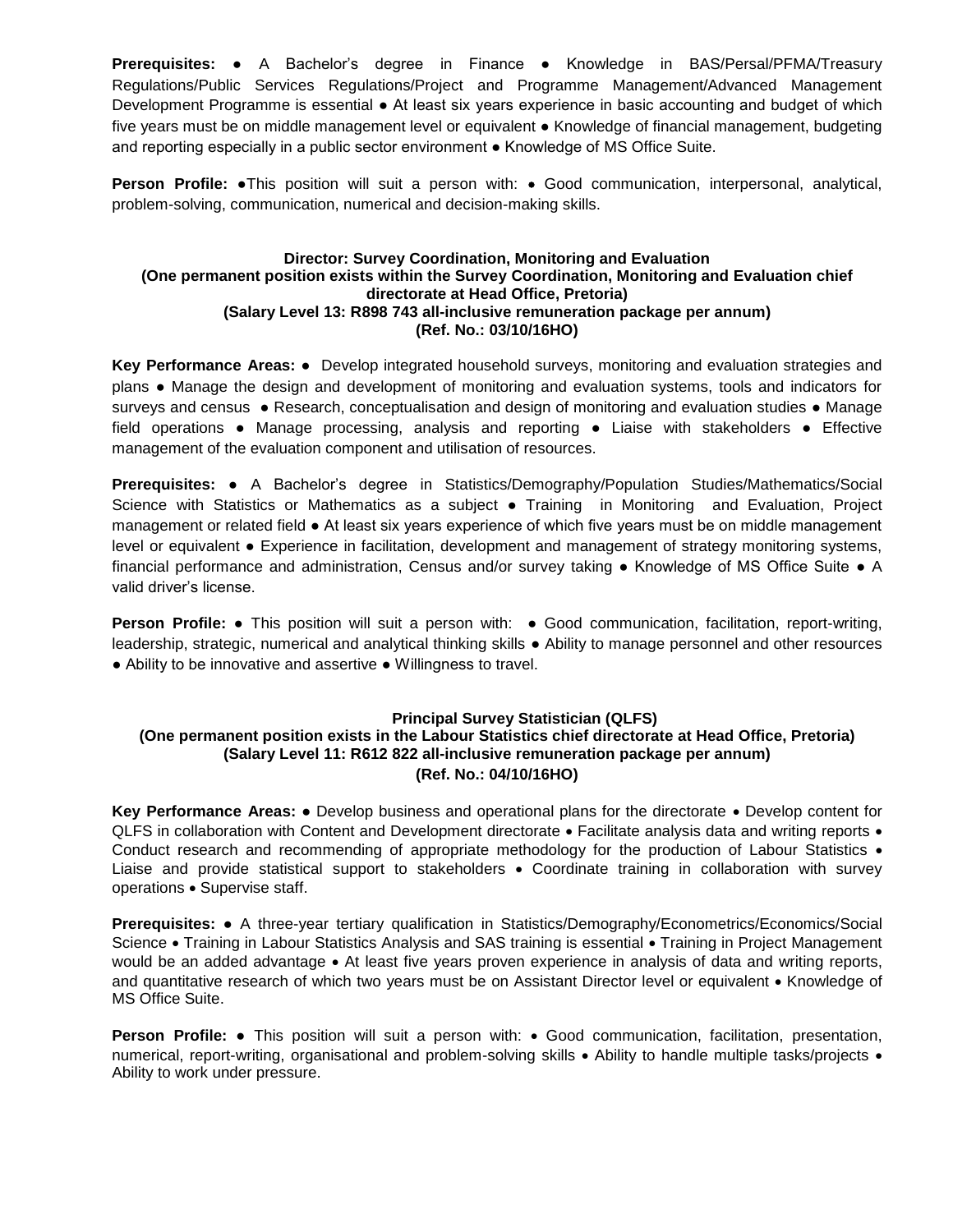#### **Principal Survey Statistician: Content Development and Analysis (One permanent position exists in the Labour Statistics chief directorate at Head Office, Pretoria) (Salary Level 11: R612 822 all-inclusive remuneration package per annum) (Ref: No.: 05/10/16HO)**

**Key Performance Areas:** ● Develop strategic, business and operational plans for the component ● Develop content for all labour market surveys and related modules • Develop and test survey instruments, procedures and guidelines for labour statistics related surveys • Facilitate analysis of data and writing of reports • Conduct research and recommend appropriate methodologies for the production of Labour Statistics ● Liaise with and provide statistical support to stakeholders ● Conduct training in collaboration with Survey Operations ● Supervise staff.

**Prerequisites:** ● A three-year tertiary qualification in Statistics/Demography/Econometrics/Economics/Social Sciences or related fields • Training in statistical analysis is essential • Training in Project Management would be an added advantage ● At least five years experience in analysis of data, quantitative research and writing reports of which two years must be on Assistant Director level or equivalent ● Experience in the use of SAS statistical software for data analysis • Knowledge of labour force conceptual framework and labour market issues ● Knowledge of MS Office Suite.

**Person Profile:** ● This position will suit a person with: ● Good communication, conceptual, analytical, numerical, strategic, operational planning, co-ordination and liaison skills ● Customer oriented ● Ability to work under pressure ● Ability to handle multiple and complex tasks and projects.

## **Deputy Director: Contract Management (SCM) (One permanent position exists in the Financial Administration chief directorate at Head Office, Pretoria) (Salary Level 11: R 612 822 all-inclusive remuneration package per annum) (Ref. No.: 06/10/16HO)**

**Key Performance Areas:** ● Develop policies, plans and procedures, guidelines, and processes regarding contract management ● Manage compilation of draft contracts entered into by Statistics South Africa and service providers • Design, maintain and operate a contract management system for Statistics South Africa • Ensure monitoring and evaluation of performance by service providers and compile regular reports ● Facilitate contract negotiations with the service providers on behalf of the organisation ● Manage staff and other resources.

**Prerequisites:** ● A three-year tertiary qualification in SCM/Logistics/Public Administration/Financial Accounting be accompanied by the academic report • Training in Supply Chain Management/Contract management/Logis/Iqual/BAS is essential ● At least five years experience in contract management of which two years must be on Assistant Director level or equivalent in contract management ● Knowledge of legal principles of contracts, contract managing, organising sessions, reporting, project management, financial management, bid procedures SCM procedures, research and investigating ● Proven practical application of MS Office Suite ● A valid driver's license.

**Person Profile:** ● This position will suit a person with: ● Good communication, analytical, interpretation, problem-solving, organising, listening, report-writing, comprehensive reading, policy development, facilitation, presentation, conflict-resolution and interpersonal skills ● Ability to pay attention to detail ● Ability to work under pressure and meet tight deadlines ● Willingness to work long hours

## **Deputy Director: Budget Planning and Costing (One permanent position exists in the Financial Administration chief directorate at Head Office, Pretoria) (Salary Level 11: R612 822 all-inclusive remuneration package per annum) (Ref. No.: 07/10/16HO)**

**Key Performance Areas:** ● Compile the submission of the MTEF, AENE and ENE ● Responsible for cash flow planning ● Compile the submission of the roll-over requests ● Conduct budget planning information session to budget manager and budget staff ● Provide information and responses to stakeholders on budget planning and costing.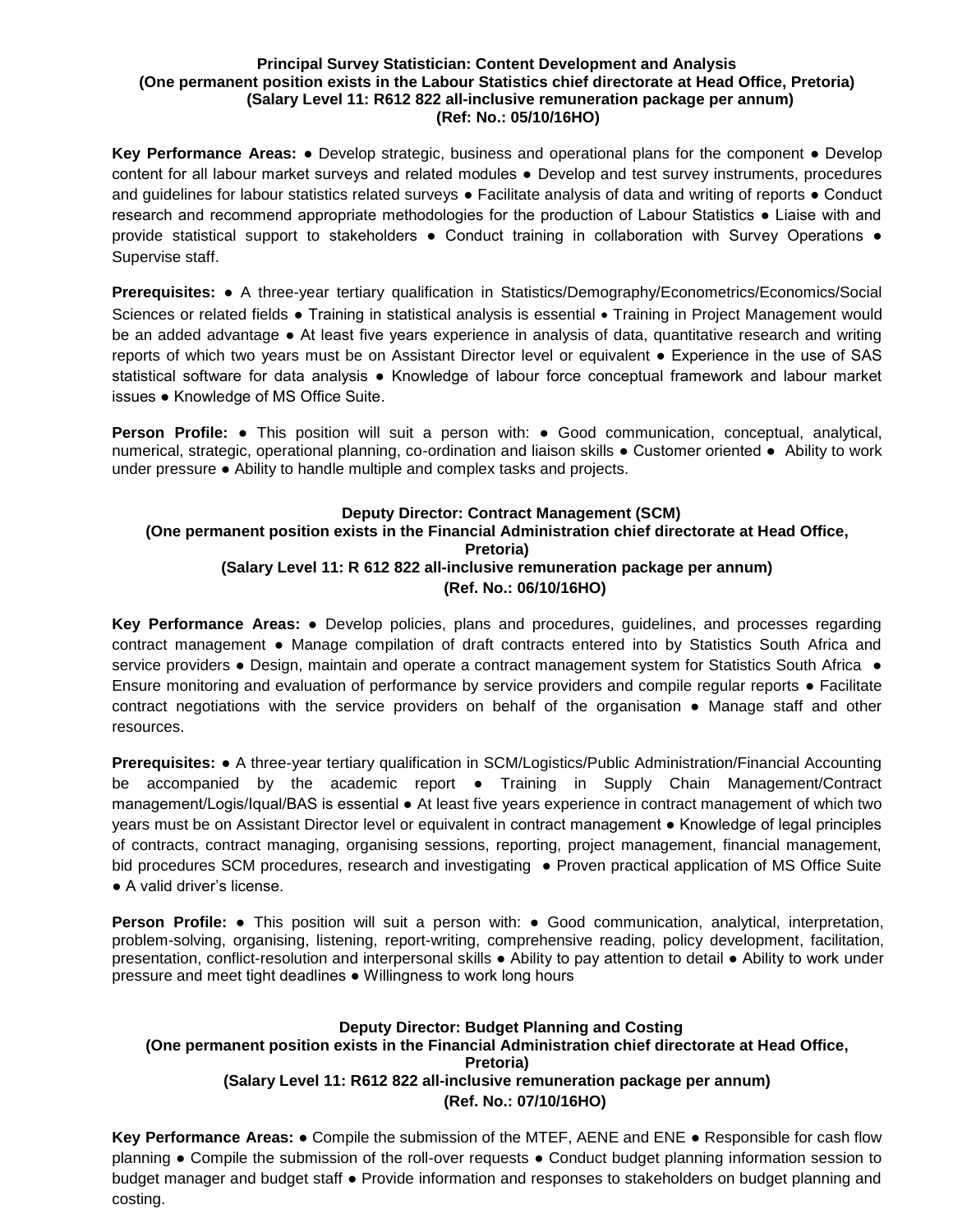**Prerequisites: •** A three-year tertiary qualification in Finance • An academic report must accompany the qualification ● Training in Persal/BAS/Excel/government legislation such as PFMA, Treasury Regulation and Public Service Regulations ● At least five years experience in financial management, budgeting and reporting of which two years must be on Assistant Director level or equivalent • Knowledge of basic accounting and budget experience ● Knowledge of financial management, budgeting and reporting ● Knowledge of MS Office Suite.

**Person Profile:** • This position will suit a person with: • Good communication, interpersonal, report writing, decision-making, problem-solving, planning, supervisory, organising, numerical and analytical thinking skills ● Ability to be dedicated, loyal, honest and willing to do his/her job ● Willingness to work overtime.

## **Deputy Director: Logistics Management (One permanent position exists in the Financial Administration chief directorate at Head Office, Pretoria) (Salary Level 11: R612 822 all-inclusive remuneration package per annum) (Ref. No.: 17/10/16HO) (The above position was previously advertised with Ref. No.: 18/02/16HO. Those who applied need not re-apply)**

**Key Performance Areas:** ● Develop applicable operational plans, policies and procedures ● Ensure provision of efficient and effective ordering services ● Manage transit and distribution management ● Manage warehouse and courier services ● Verify and consolidate commitments and accruals ● Liaise and provide support to stakeholders ● Ensure all queries are attended to with regard to audit queries ● Manage staff and other resources.

**Prerequisites:** ● A three-year tertiary qualification in Supply Chain Management/Logistics/Public Administration/Financial Management/Accounting ● Knowledge of LOGIS, Supply Chain Management and BAS is essential ● At least five years relevant experience in Supply Chain Management of which two years must be on Assistant Director level or equivalent ● Knowledge of MS Office Suite.

**Person Profile:** ● This position will suit a person with: ● Good communication, report writing, analytical, numerical, leadership, negotiation, decision-making and financial management skills ● Ability to train staff ● Willingness to travel and work long hours.

### **Deputy Director: Provincial Finance and SCM (One permanent position exists in the Limpopo Provincial Office) (Salary Level 11: R612 822 all-inclusive remuneration package per annum) (Ref. No.: 08/10/16LP)**

**Key Performance Areas:** ● Develop tactical/operational plans, policies, procedures, process mapping and standard operating procedures (SOP) for the SCM in the province ● Manage the functions for financial advisory services, financial management and financial administration in the province • Manage provincial SCM function • Manage provincial asset function ● Liaise with stakeholders ● Manage staff and other resources.

**Prerequisites: •** A three-year tertiary qualification in Financial Management/Accounting • Knowledge of Public Finance Management Act, LOGIS, BAS and PERSAL ● At least five years experience in Accounting and Auditing of which two years must be on Assistant Director level or equivalent • Management experience in the finance field • Knowledge of MS Office Suite ● A valid driver's license will be an added advantage.

**Person Profile: •** This position will suit a person with: • Good interpersonal, communication, quality management, problem-solving and decision-making skills ● Ability to be accurate and pay attention to detail ● Ability to be independent and with sound code of ethics.

## **Principal Lateral and Donor Relations Officer (One permanent position exists in the International Statistical Development chief directorate at Head Office, Pretoria) (Salary Level 11: R612 822 all-inclusive remuneration package per annum) (Ref. No.: 09/10/16HO)**

Key performance Areas: • Develop an International Consultancy Manual • Conduct annual international consultancy services needs • Procure International Consultancy Services needs • Conduct annual donor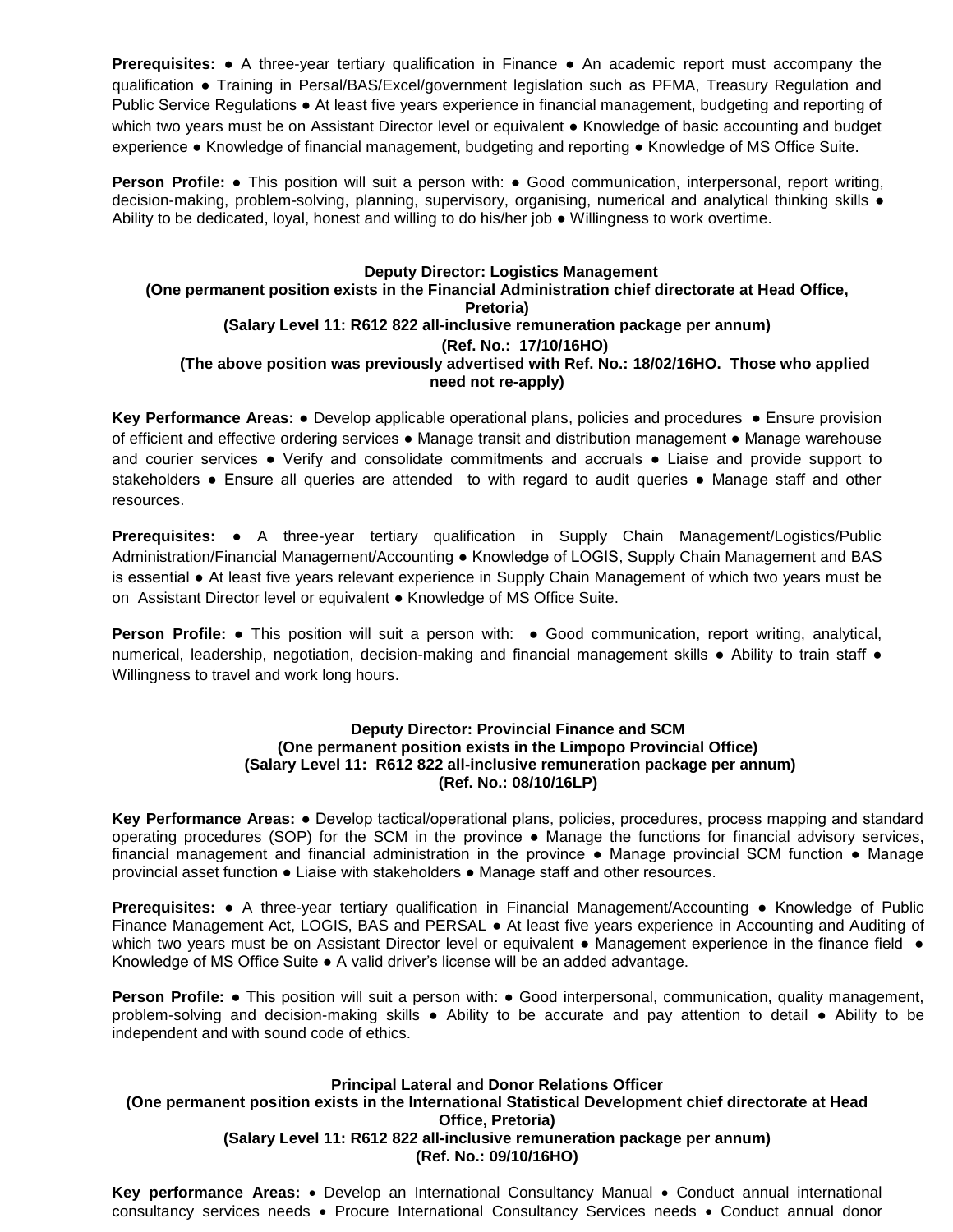assistance needs  $\bullet$  Assist in securing donor funding for the organisation  $\bullet$  Communicate with embassies  $\bullet$ Manage the international cooperation and partnerships sub component.

**Prerequisites:** • A three-year tertiary qualification in Statistics/Demography or any related field • Course or training Project Management would be an added advantage • At least five years experience of which two years must be on Assistant Director level or equivalent in planning, internal relations, process development, quality and performance management • Knowledge and understanding of international consultancy, embassies, bilateral, multilateral, donor relations practices and understanding of internal protocol & policies will be an added advantage • Knowledge of MS Office Suite.

**Person Profile:** • This position will suit a person with • Good communication, operational planning, leadership, research, facilitation, analytical, report-writing, interpersonal, project management, time management and budgeting skills Ability to communicate with diverse stakeholders in the organisation at national and international level • Ability to continuously improve and build on quality • Ability to work under pressure in order to meet deadlines • Willingness travel and work long hours.

#### **Principal Apex Support Officer (One permanent position exists in the International Statistical Development chief directorate at Head Office, Pretoria) (Salary Level 11: R612 822 all-inclusive remuneration package per annum) (Ref. No.: 10/10/16HO)**

**Key Performance Areas:** • Design guidelines for top management support • Prepare and provide top management with relevant documents on its international activities • Facilitate organisation of international conferences/workshops • Facilitate compilation of a register of international events that require top management participation and inputs • Prepare reports on top management's international activities and document international resolutions . Develop programmes of action to implement international resolutions . Manage the Apex Support sub-component.

**Prerequisites:** • A three-year tertiary qualification in Project Management/Statistics/Demography or any related field • A course or training in Possession of Statistics Research and Population Studies would be an added advantage At least five years relevant experience of which two years must be on Assistant Director level or equivalent in planning, international relations, process development, quality and performance management • Knowledge and understanding of statistical development, international protocol, policies and African capacity building programmes would be an added advantage • Knowledge of MS Office Suite • A valid driver's license would be an added advantage.

**Person Profile:** • This position will suit a person with • Good communication, operational planning, leadership, research, facilitation, analytical, report-writing, interpersonal, project management, time management and budgeting skills Ability to communicate with diverse stakeholders in the organisation, at national and international level Continuously improvement and build on quality Ability to work under pressure in order to meet deadlines • Willingness travel and work long hours.

#### **Methodologist (Four permanent positions exist in the Methodology and Evaluation chief directorate at Head Office, Pretoria) (Salary Level 9: R311 784 per annum) (Ref. No.: 11/10/16HO)**

**Key Performance Areas:** ● Provide support in the identification of suitable sampling frames and selection of samples for surveys • Provide input in the design of computer programs, development of methodologies for weighting and estimation, and conduct weighting and estimation for survey areas ● Evaluate the quality of surveys and censuses • Implement and maintain detailed sources and methods documents • Provide input in the development of specifications, guidelines and procedures for the development of programs and systems  $\bullet$ Interact with stakeholders as required.

**Prerequisites**: ● A three-year tertiary qualification in Statistics/Mathematics/Economics/Econometrics ● Training in SAS and MS Project would be an added advantage ● At least four years experience as a methodologist/statistician of which two years must be on supervisory level ● Relevant working experience in data collection, analysis, evaluation and interpretation ● Knowledge of survey processes and the statistical production process ● Proficiency in MS Office Suite.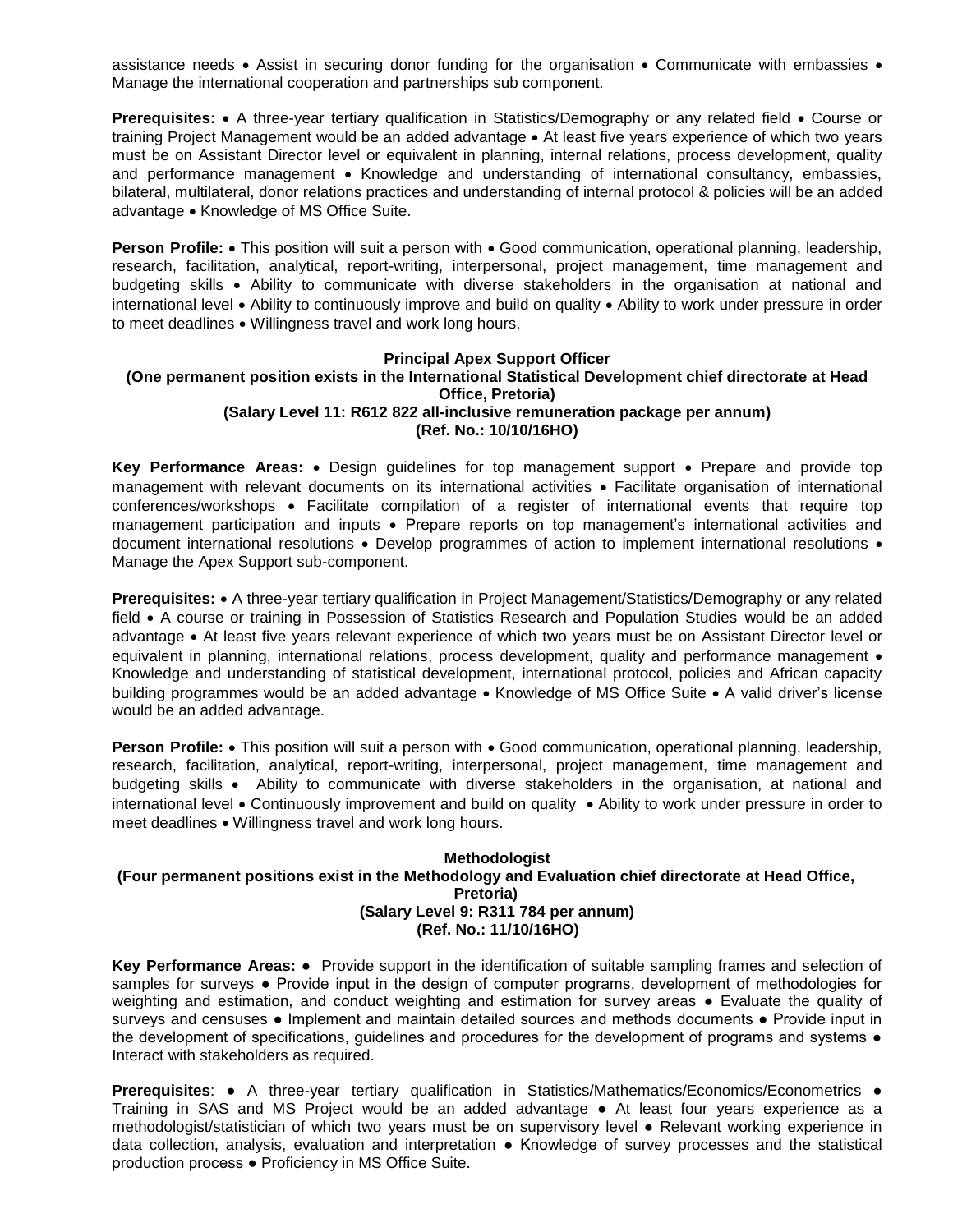**Person Profile:** • This position will suit a person with: • Good communication, planning, problem-solving, interpersonal, analytical, conceptualisation and research skills ● Ability to work independently as well as in a team ● Ability to work long hours under pressure to meet tight deadlines ● Willingness to travel.

#### **Assistant Director: Monitoring and Control (One permanent position exists in the HRM&D chief directorate at Head Office, Pretoria) (Salary Level 9: R311 784 per annum) (Ref. No.: 12/10/16HO)**

**Key Performance Areas:** ● Provide input in the development of policies and procedures for the Monitoring and Control directorate ● Participate in the design and development of monitoring and control plans, systems and tools for the directorate ● Conduct analyses on the application of HRM policies, procedures and plans ● Monitor the HR audit systems to improve audit readiness ● Conduct exit interviews with permanent staff ● Provide assistance during MPAT ● Supervise staff.

**Prerequisites:** ● A three-year tertiary qualification in Human Resources Management/Public Management//industrial Psychology or related field • Knowledge in monitoring and evaluation • At least four years experience in HRM and/or in monitoring and evaluation ● Knowledge of HRM policies and procedures and relevant regulatory frameworks ● Understanding monitoring and evaluation systems ● Knowledge of MS Office Suite ● A valid driver's license.

**Person Profile:** ●This position will suit a person with: ● Good communication, report writing, research, interviewing, leadership, strategic thinking and analytical and conflict-resolution skills ● Willingness to travel.

## **District Survey Coordinator (One permanent position exists in the KwaZulu-Natal Provincial Office: eThekwini District) (Salary Level 9: R311 784 per annum) (Ref. No.: 13/10/16KZN)**

**Key Performance Areas:** ● Implement district operational plans, procedures, process mapping, standard operating procedures and implementation of policies in the district office ● Coordinate listing and updating of dwelling units in sampled PSU's ● Conduct training for projects in the district office ● Implement fieldwork data collection for projects in the district ● Supervise staff and other resources ● Liaise with stakeholders.

**Prerequisites:** ● A three-year tertiary qualification in Statistics/Mathematics/Social Sciences/Geography/ Demography/Public Administration ●Training in sampling techniques and survey methodology is essential ● At least four years extensive field work experience of which two years must be on supervisory level ● Knowledge of project management, survey methodologies, sampling techniques, computer skills, financial and risk management ● Knowledge of MS Office Suite ● A valid driver's license will be an added advantage.

**Person Profile: •** This position will suit a person with: • Good interviewing, leadership, language proficiency, report writing, interpersonal, communication, map reading, innovative thinking, assertiveness, team work orientated, presentation, conflict resolution, analytical and strategic thinking skills ● Ability to work under pressure ● Ability to adapt to change ● Willingness to work long hours.

## **Assistant Director: District Coordination (One contract position exists in the Western Cape Provincial Office until 31 March 2017: Metro 2 District) (Ref. No.: 14/10/16WC) (Salary Level 9: R311 784 per annum plus 37% in lieu of service benefit)**

**Key Performance Areas: •** Implement district operational plans procedure, process mapping and implementation of policies in the district • Provide assets management and office administration in the district • Provide FMLS and related services in the District Office ● Provide Supply Chain Management services in the district ● Provide financial administration and control function in the district ● Coordinate the implementation of HRM functions in the district.

**Prerequisites: •** A three-year tertiary qualification in Administration with Accounting as an ancillary subject • Training in BAS, LOGIS and understanding of Project Management ● Understanding of statistical products is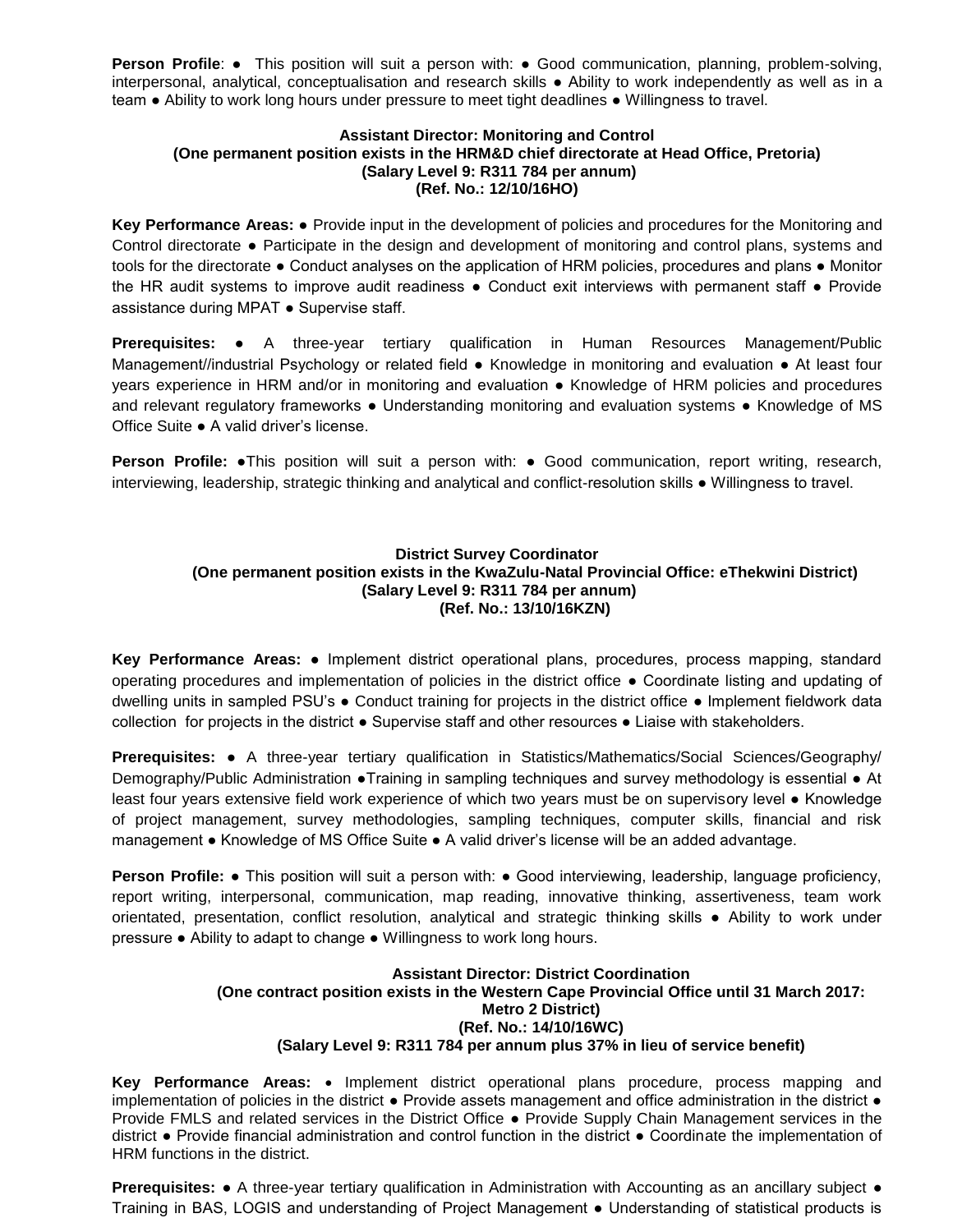essential ● At least four years experience in general office administration of which two years must be on supervisory level ● A valid driver's license will be an added advantage.

**Person Profile:** • This position will suit a person with: • Good communication, organising, customer service and interpersonal skills ● Willingness to work long hours.

## **Survey Statistician (One permanent position exists within the Survey Coordination, Monitoring and Evaluation chief directorate at Head Office, Pretoria) (Salary Level 8: R262 272 per annum) (Ref. No.: 15/10/16HO)**

**Key Performance Areas:** ● Implement integrated household surveys monitoring and evaluation strategies and plans ● Build monitoring and evaluation systems and tools for surveys and census ● Conduct monitoring and evaluation field operations ● Process, analyse and provide reports on data ● Conduct quality assurance and control and reconciliation visits of household surveys as well as analyse evaluation surveys data ● Liaise with stakeholders.

**Prerequisites: •** A three-year tertiary qualification in Statistics/Mathematics and/or Demography • At least three years applicable working experience ● Training in Monitoring and Evaluation or related field ● Facilitation and/or development of monitoring systems • A valid driver's license.

**Person Profile: •**This position will suit a person with: • Good communication, interpersonal, facilitation, reportwriting, leadership, supervision and analytical skills ● Willingness to travel ● Willingness to work long hours on weekends and public holidays ● Ability to meet deadlines.

# **Survey Statistician**

#### **(One permanent position exists within the Social Analysis chief directorate at Head Office, Pretoria) (Salary Level 8**: **R262 272 per annum) (Ref. No.: 16/10/16HO)**

**Key Performance Areas:** ● Develop training manuals provide input in the development of data collection instruments ● Provide input in the development of editing and imputation systems ● Analyse data towards the publication of statistical release and user request ● Participate in the production of thematic reports and research papers ● Provide input in the development of operational plan and statistical processing methodology● Record all activities and outputs related to the statistical value chain and the development of data ● Interact with stakeholders.

**Prerequisites:** ● A three-year tertiary qualification in Statistics /Demography/Economics/Development Studies and/or related field ● At least three years applicable working experience ● Knowledge of SAS programming and SAS enterprise guide ● Knowledge of report writing and basic programming.

**Person Profile:** ● This position will suit a person with: ● Good communication, interpersonal, analytical, numerical and communication skills ● Ability to work independently under pressure ● Willingness to work long hours.

Short-listed applicants must be willing to undergo a competency exercise as part of the selection process.

**\_\_\_\_\_\_\_\_\_\_\_\_\_\_\_\_\_\_\_\_\_\_\_\_\_\_\_\_\_\_\_\_\_\_\_\_\_\_\_\_\_\_\_\_\_\_\_\_\_\_\_\_\_\_\_\_\_\_\_\_\_\_\_\_\_\_\_\_\_\_\_\_\_\_\_\_\_\_**

### **Closing date for applications: 4 November 2016 at 16h00**

**Required documents:** A signed Z83 application form ● Detailed CV with contact details of three recent references ● Certified copies of qualifications and Identity Document. NB: Applicants risk being disqualified for failing to submit all the required documents as indicated above.

**Important note:** If you do not hear from us within three months of the closing date, please regard your application as unsuccessful ● Correspondence will be entered into with short-listed candidates only ● Statistics South Africa reserves the right not to make an appointment ● Appointment is subject to security clearance, the